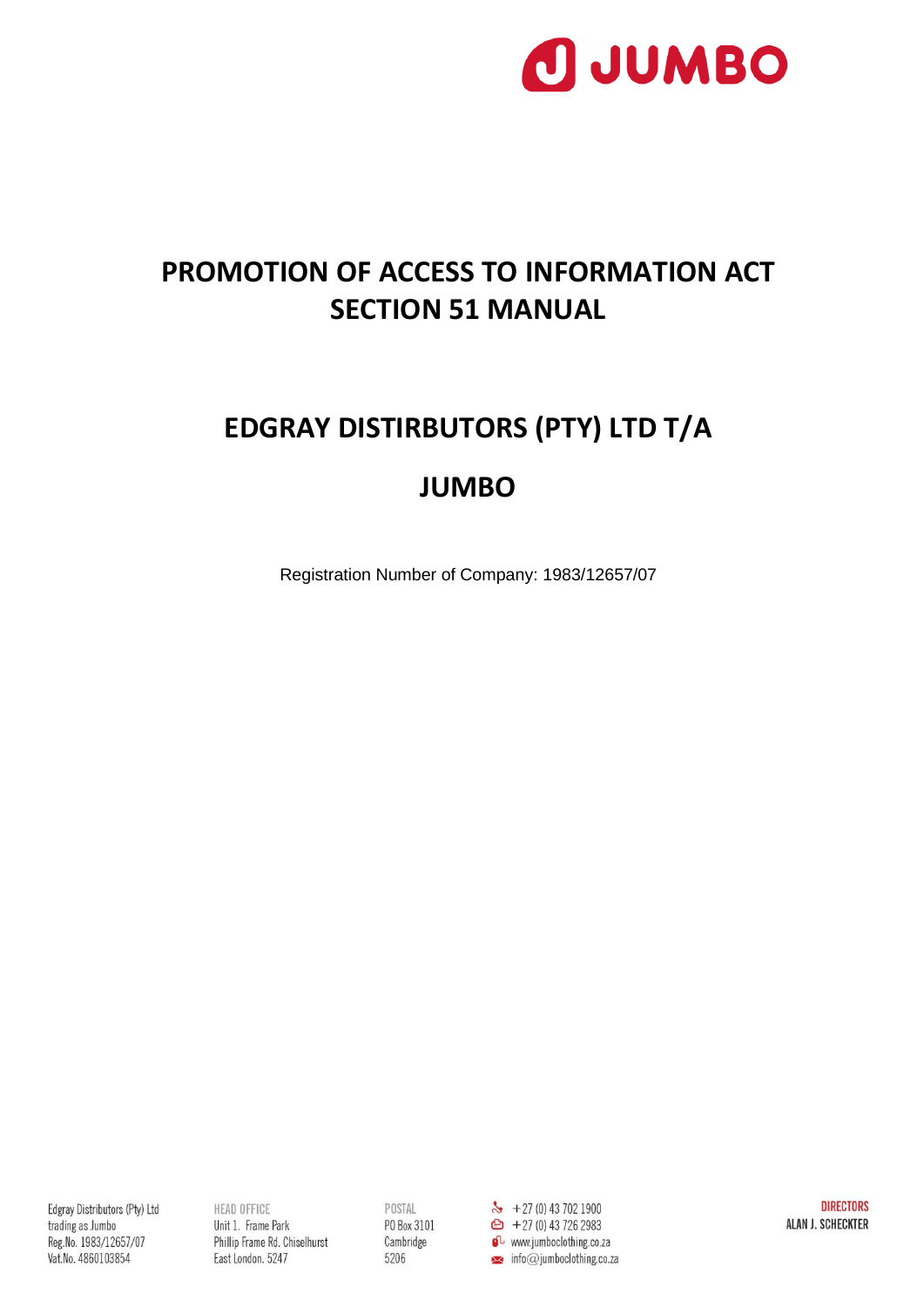# O JUMBO

|    | <b>TABLE OF CONTENTS:</b>                                | <b>PAGE</b> |
|----|----------------------------------------------------------|-------------|
|    | 1. Introduction to your company and the type of business | 3           |
| 2. | Company Contact Details (Section 51 (1) (a))             | 3           |
|    | 3. The ACT and Section 10 Guide (Section 51(1) (b))      | $4 - 5$     |
|    | 4. Applicable Legislation (Section 51 (1) (c))           | 5           |
|    | 5. Schedule of Records (Section 51 (1) (d))              | $6-9$       |
|    | 6. Form of Request (Section 51 (1) (e))                  | $9 - 10$    |
|    | 7. Any other Information (Section 51 (1) (f))            | $10 - 11$   |
|    |                                                          |             |

- **8. Annexure 1**
- **9. Annexure 2**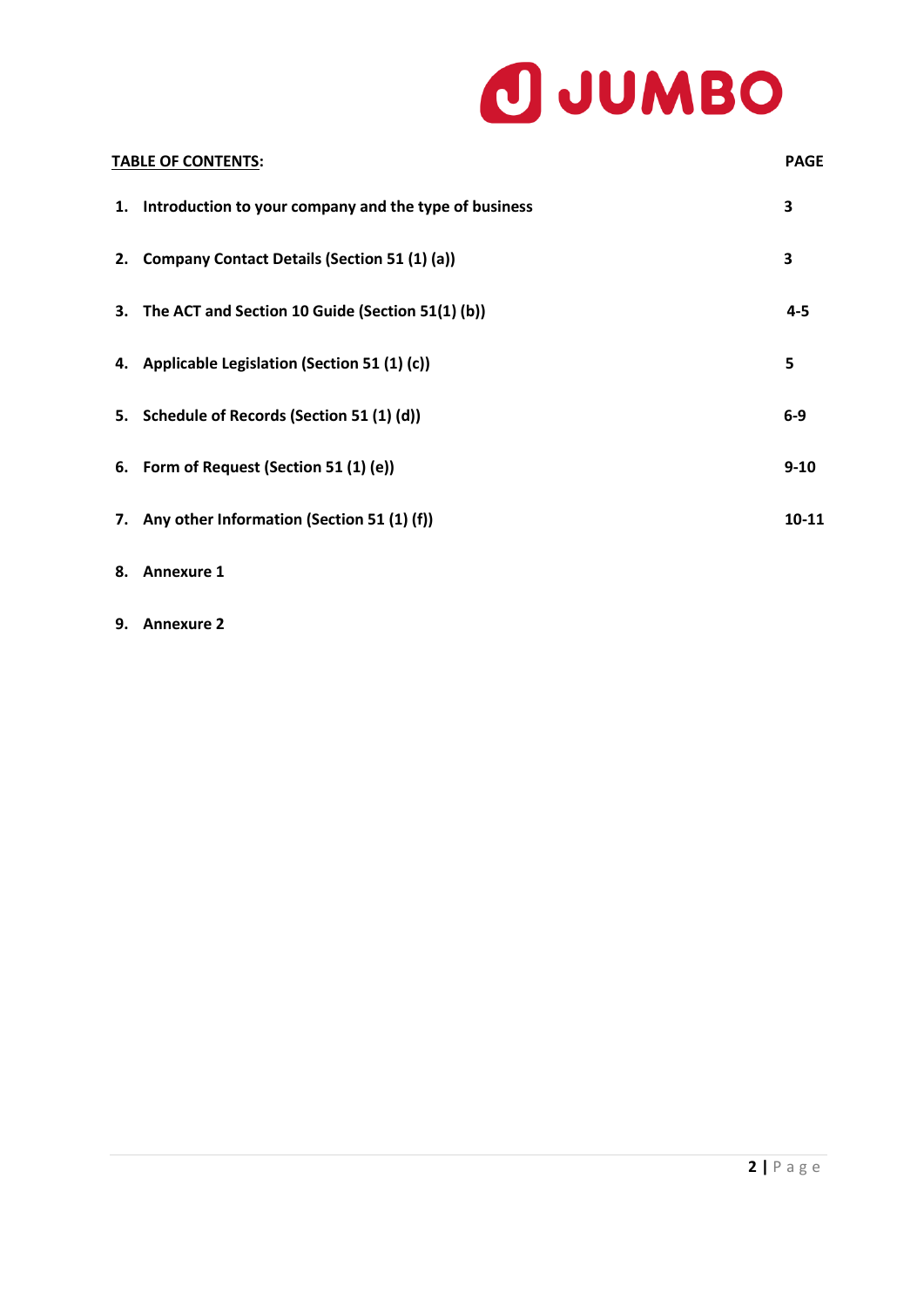

#### **1. INTRODUCTION**

- **1.1** This Manual has been prepared in accordance with section 51 of the Act and aims to facilitate a Request for access to a Record held by a private body that is required for the exercise or protection of any rights.
- **1.2** Edgray Distributors (Pty) Ltd trading as Jumbo is a well-established clothing and footwear retailer, having traded in South Africa since 1975. Jumbo provides a range of quality fashion for the entire family at the right price.

#### **2. COMPANY CONTACT DETAILS (Section 51 (1) (a))**

The Chief Executive, Alan J. Scheckter of Jumbo as the head of the private body, have delegated his powers to the Chief Operations Officer (COO), Bradley M. Westaway , as Information Officer(IO), whose details appear hereunder for the purpose of dealing with all matters in connection with requests for information on Jumbo's behalf and to ensure compliance with the Act.

| Information Officer (IO): | Mr Bradley M. Westaway        |
|---------------------------|-------------------------------|
| Postal address:           | P.O Box 3101                  |
|                           | Cambridge                     |
|                           | 5206                          |
| Street address:           | Unit 1, Frame Park            |
|                           | Phillip Frame rd. Chiselhurst |
|                           | East London                   |
|                           | 5247                          |
| Telephone:                | 043 702 1900                  |
| Email:                    | jumbo-io@jumboclothing.co.za  |
| Website:                  | www.jumboclothing.co.za       |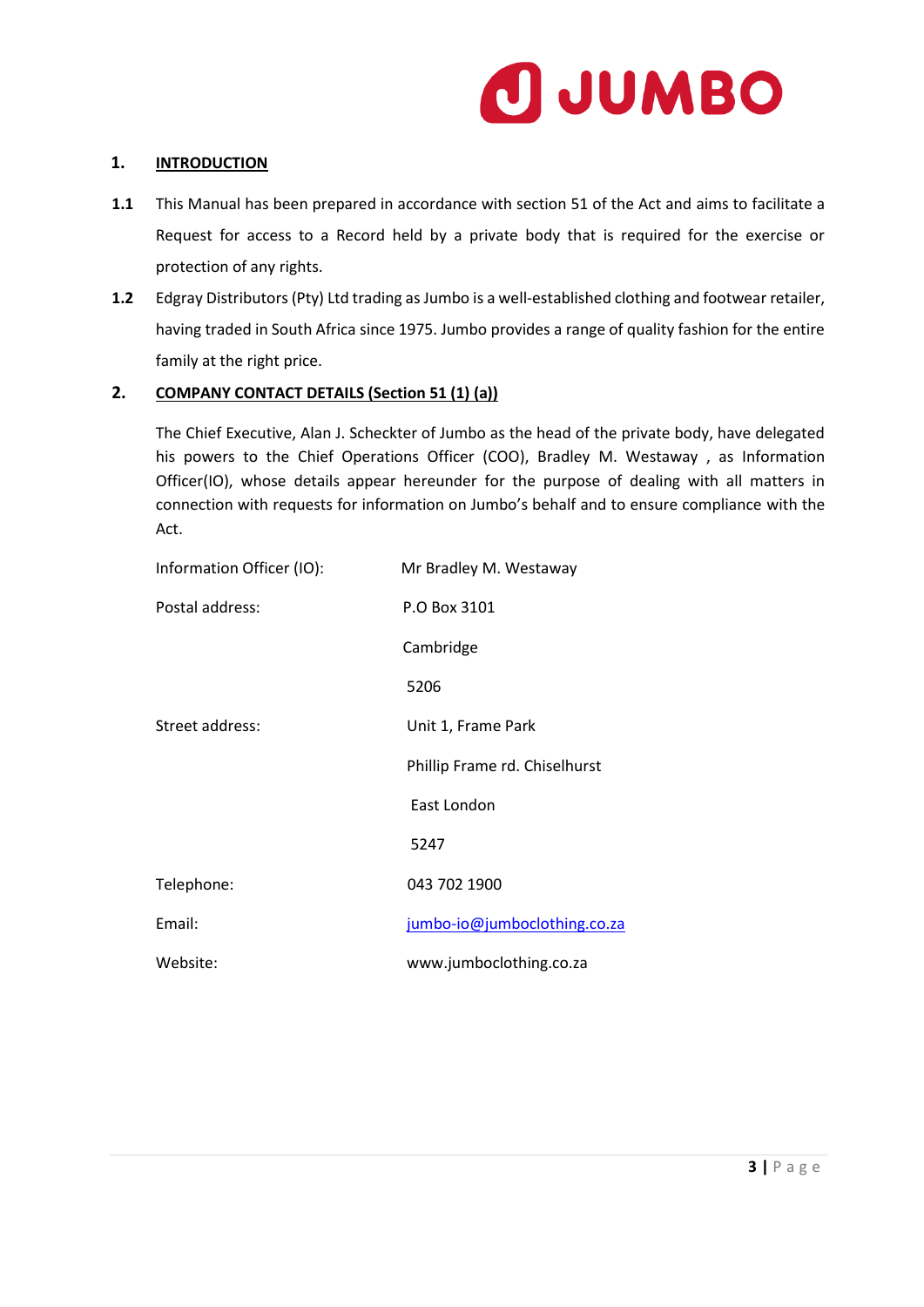

#### **3. THE ACT (Section 51(1) (b))**

- **3.1** The ACT grants a requester access to records of a private body, if the record is required for the exercise or protection of any rights. If a public body lodges a request, the public body must be acting in the public interest.
- **3.2** Requests in terms of the ACT shall be made in accordance with the prescribed procedures, at the rates provided. The forms and tariff are dealt with in paragraphs 6 and 7 of the Act.
- **3.3** Requesters are referred to the Guide in terms of Section 10 which has been compiled by the South African Human Rights Commission, which will contain information for the purposes of exercising Constitutional Rights. The Guide is available from the SAHRC.

The contact details of the Commission are:

| Postal Address:   | Private Bag 2700, Houghton, 2041 |
|-------------------|----------------------------------|
| Telephone Number: | +27-11-877 3600                  |
| Fax Number:       | +27-11-403 0625                  |
| Website:          | www.sahrc.org.za                 |

- **3.4** The SAHRC has compiled a guide, as required by Section 10 of the Act, containing such information as may reasonably be required by a person who wishes to exercise any right contemplated in this Act.
- **3.5** The guide is available on the SAHRC website, http://www.sahrc.org.za.
- **3.6** The SAHRC can be contacted directly at:

| The South African Human Rights Commission: | <b>PAIA Unit</b>                 |
|--------------------------------------------|----------------------------------|
| Postal address:                            | Private Bag X2700                |
|                                            | <b>HOUGHTON</b>                  |
|                                            | 2041                             |
| Physical address:                          | 2nd Floor                        |
|                                            | <b>Braampark</b>                 |
|                                            | Forum 3                          |
|                                            | 33 Hoofd Street                  |
|                                            | <b>Braamfontein</b>              |
| Telephone:                                 | +27 11 877 3600 (Switchboard)    |
|                                            | +27 11 877 3750 (Gauteng Office) |
|                                            | +27 11 887 3803                  |
|                                            |                                  |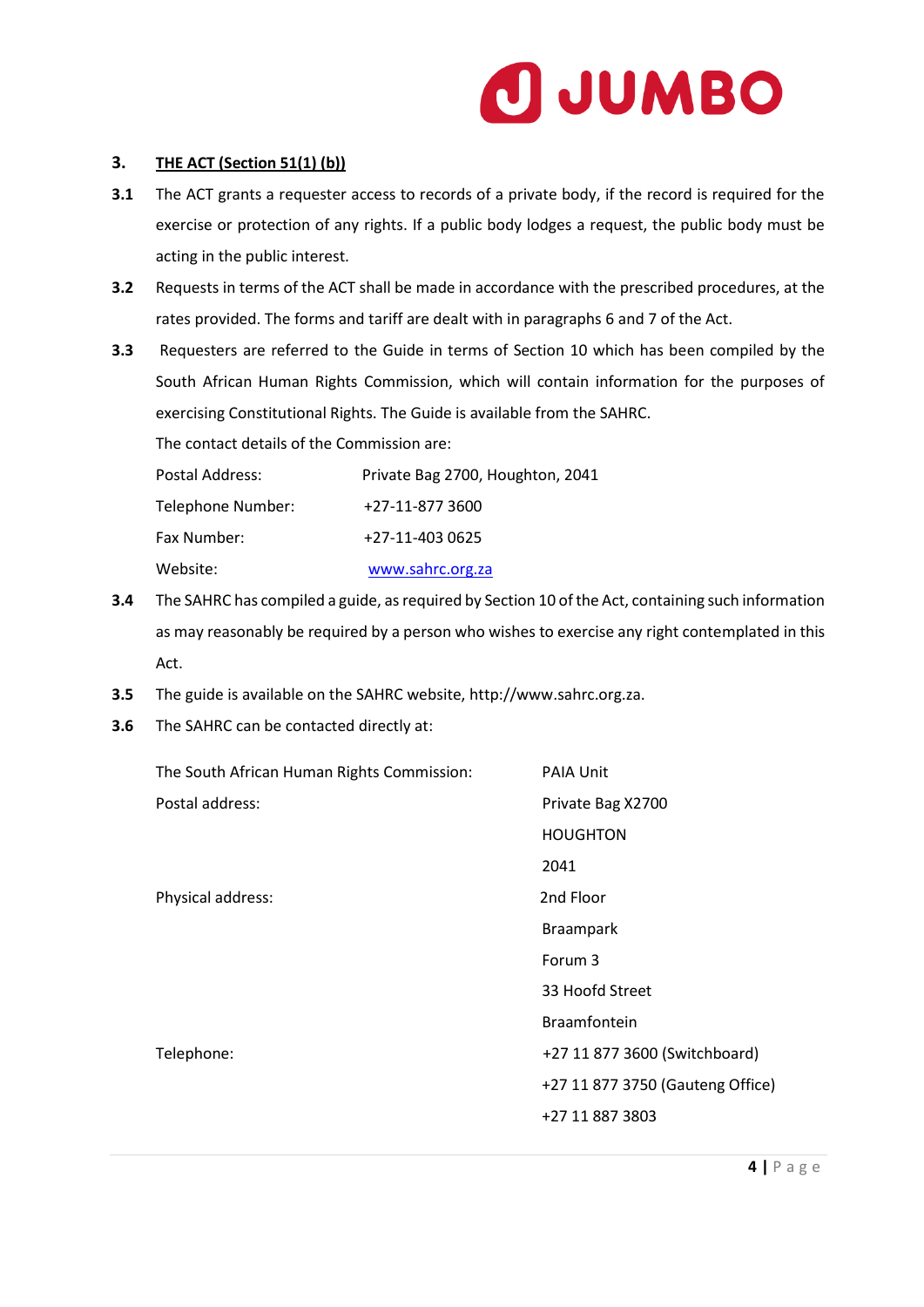

#### **4. APPLICABLE LEGISLATION (Section 51 (1) (c)).**

| No                                                            | Ref            | Act                                                   |
|---------------------------------------------------------------|----------------|-------------------------------------------------------|
| $\mathbf{1}$                                                  | No 61 of 1973  | <b>Companies Act</b>                                  |
| $\overline{2}$                                                | No 98 of 1978  | Copyright Act                                         |
| 3                                                             | No 55 of 1998  | <b>Employment Equity Act</b>                          |
| 4                                                             | No 95 of 1967  | <b>Income Tax Act</b>                                 |
| 5                                                             | No 66 of 1995  | <b>Labour Relations Act</b>                           |
| 6                                                             | No 89 of 1991  | Value Added Tax Act                                   |
| 7                                                             | No 4 of 2013   | Protection of Personal Information Act                |
| 8                                                             | No 75 of 1997  | <b>Basic Conditions of Employment Act</b>             |
| 9                                                             | No 68 of 2008  | <b>Consumer Protection Act</b>                        |
| 10                                                            | No 25 of 2002  | <b>Electronic Communications and Transactions Act</b> |
| 11                                                            | No 2 of 2000   | Promotion of Access of Information Act                |
| 12                                                            | No 30 of 1996  | Unemployment Insurance Act                            |
| 13                                                            | No 85 of 1993  | Occupational Health and Safety Act                    |
| 14                                                            | No 130 of 1993 | Compensation for Occupational and Diseases Act        |
| 15                                                            | No 97 of 1998  | <b>Skills Development Act</b>                         |
| 16                                                            | No 9 of 1999   | Skills Development Levies Act                         |
| 17                                                            | No 24 of 1956  | Pension Fund Act                                      |
| 18                                                            | No 28 of 2011  | <b>Tax Administration Act</b>                         |
| 19                                                            | No 44 of 2014  | <b>Tax Administration Laws Amendment Act</b>          |
| 20                                                            | No 91 of 1964  | <b>Customs and Excise Act</b>                         |
| 21                                                            | No 30 of 2014  | <b>Customs Duty Act</b>                               |
| 22                                                            | No 194 of 1993 | <b>Trademarks Act</b>                                 |
| 23                                                            | No 53 of 1998  | <b>Short Term Insurance Act</b>                       |
| 24                                                            | No 52 of 1998  | Long Term Insurance Act                               |
| 25                                                            | No 17 of 1941  | <b>Merchandise Marks Act</b>                          |
| Such other legislation as may from time to time be applicable |                |                                                       |

Facsimile: +27 11 403 0668 (Gauteng Office)

+27 11 403 0625

E-mail: section51.paia@sahrc.org.za

Website: where the contract of the http://www.sahrc.org.za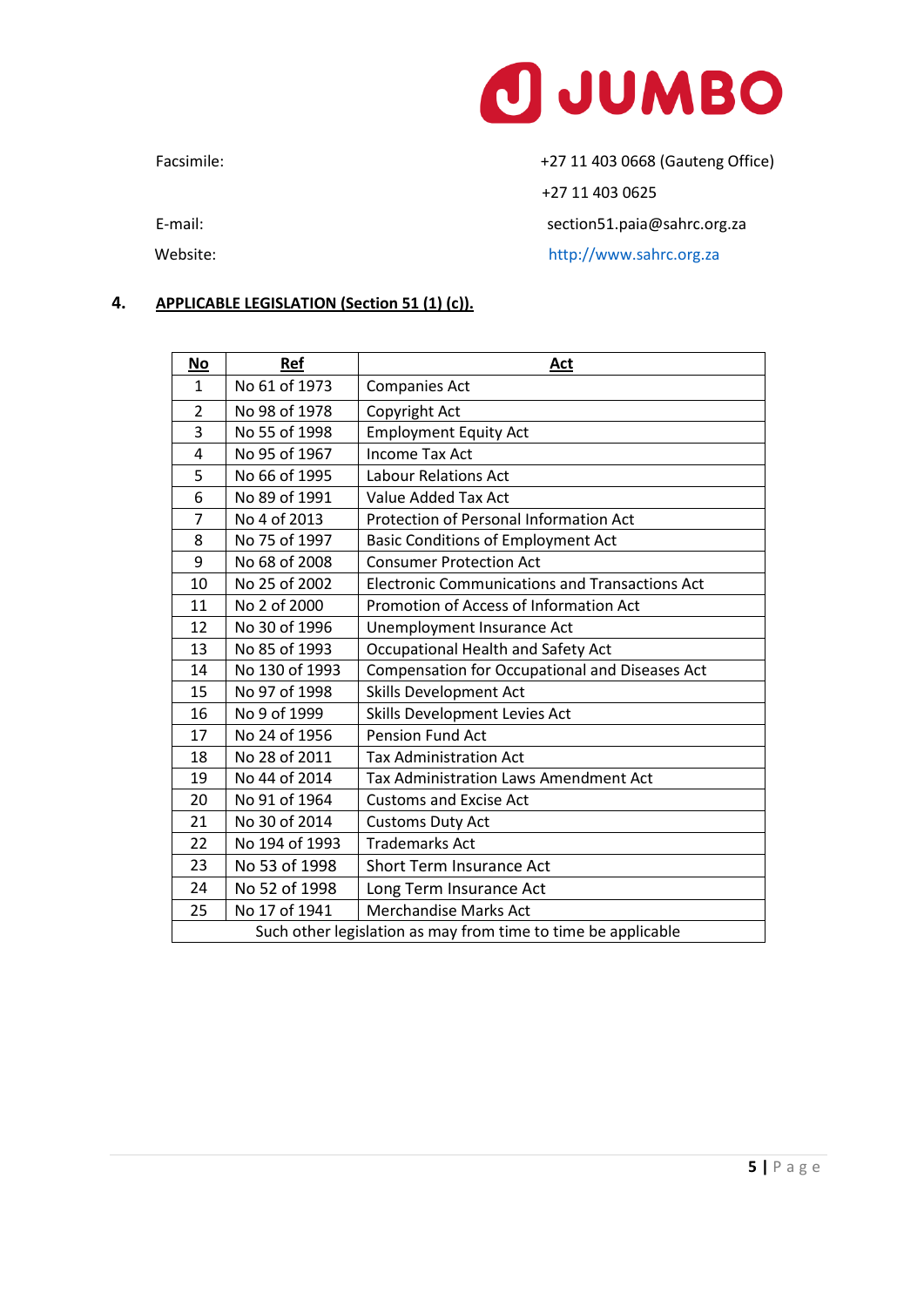

#### **5. SCHEDULE OF RECORDS (Section 51 (1) (d))**

#### **5.1 Records are kept in accordance with the following legislation (which is not an exhaustive list):**

| ➤                     | Companies Act                                  | No 61 of 1973  |
|-----------------------|------------------------------------------------|----------------|
| ➤                     | Copyright Act                                  | No 98 of 1978  |
| ➤                     | <b>Employment Equity Act</b>                   | No 55 of 1998  |
| ➤                     | Income Tax Act                                 | No 95 of 1967  |
| ➤                     | Labour Relations Act                           | No 66 of 1995  |
| ➤                     | Value Added Tax Act                            | No 89 of 1991  |
| ➤                     | Protection of Personal Information Act         | No 4 of 2013   |
| $\blacktriangleright$ | <b>Basic Conditions of Employment Act</b>      | No 75 of 1997  |
| $\blacktriangleright$ | <b>Consumer Protection Act</b>                 | No 68 of 2008  |
| $\blacktriangleright$ | Electronic Communications and Transactions Act | No 25 of 2002  |
| ➤                     | Promotion of Access of Information Act         | No 2 of 2000   |
| ➤                     | Unemployment Insurance Act                     | No 30 of 1996  |
| ➤                     | Occupational Health and Safety Act             | No 85 of 1993  |
| ➤                     | Compensation for Occupational and Diseases Act | No 130 of 1993 |
| $\blacktriangleright$ | Skills Development Act                         | No 97 of 1998  |
| ➤                     | Skills Development Levies Act                  | No 9 of 1999   |
| $\blacktriangleright$ | <b>Pension Fund Act</b>                        | No 24 of 1956  |
| ➤                     | <b>Tax Administration Act</b>                  | No 28 of 2011  |
| ➤                     | Tax Administration Laws Amendment Act          | No 44 of 2014  |
| ≻                     | <b>Customs and Excise Act</b>                  | No 91 of 1964  |
| ➤                     | <b>Customs Duty Act</b>                        | No 30 of 2014  |
| ➤                     | <b>Trademarks Act</b>                          | No 194 of 1993 |
| ≻                     | <b>Short Term Insurance Act</b>                | No 53 of 1998  |
| ➤                     | Long Term Insurance Act                        | No 52 of 1998  |
| ➤                     | <b>Merchandise Marks Act</b>                   | No 17 of 1941  |

#### **5.2 Categories of Requestors:**

The capacity under which a Requestor makes a request for records defines the category in which the Requestor will fall into. There are four categories of Requestors:

- 5.2.1 A Data Subject who makes requests about themselves;
- 5.2.2 A Representative who makes a request on behalf of the Data Subject(s);
- 5.2.3 A Third Party who requests information about a Data Subject; or
- 5.2.4 A Public Body who requests information in the public interest.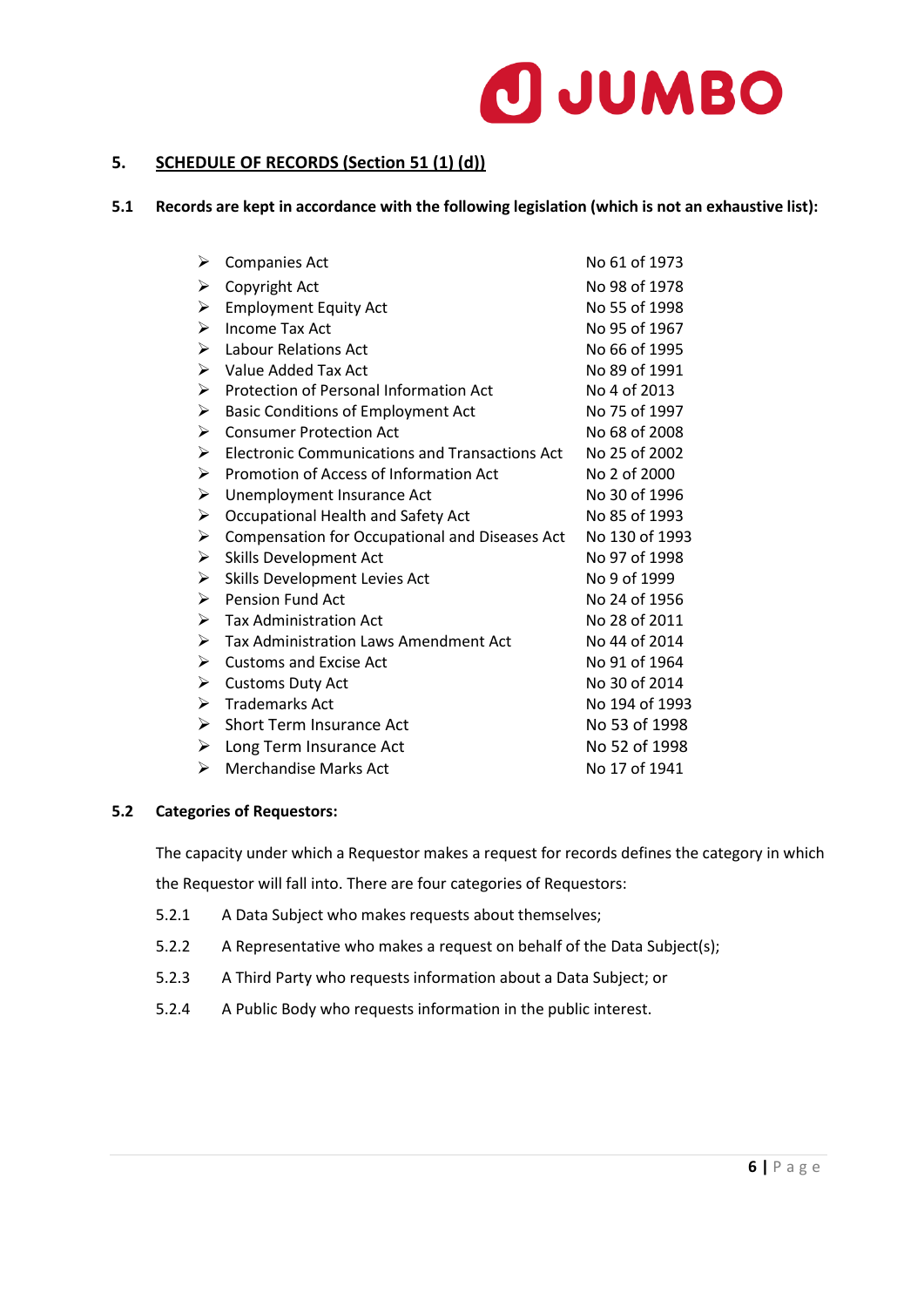

#### **5.3 Automatically available information**

Information that is obtainable via the Jumbo website and /or Jumbo's official social media profiles about Jumbo is automatically available and need not be formally requested in terms of this manual.

The following categories of records are automatically available for inspection, purchase or photocopying:

- 5.3.1 Brochures;
- 5.3.2 Store & Head office physical locations and contact information
- 5.3.3 Information about available vacancies;
- 5.3.4 press releases;
- 5.3.5 Publications;
- 5.3.6 Various other marketing and promotional material;
- 5.3.7 Policies as required by legislation (limited availability)
- 5.3.8 Terms & conditions of product offerings / promotions / competitions.
- 5.3.9 Limited information regarding any CSI initiatives.

#### **5.4 The following are categories of records kept and subject to request:**

The following information including personal information, are categories of records held by the company to assist requestors in their request for information

| <b>Statutory &amp; Legal (Business Information)</b> |                                               |
|-----------------------------------------------------|-----------------------------------------------|
|                                                     |                                               |
| <b>Management Reports</b>                           | Appointment of Directors/Auditors/Secretaries |
| <b>Public Officer and other Prescribed Officers</b> | Memorandum of Incorporation                   |
| Copies of forms lodged with the Companies and       | Statutory                                     |
| <b>Intellectual Property Commission</b>             | Registers                                     |
| Contractual and legal agreements                    | Licences                                      |
| Intellectual property: trademarks certificates      | Copyrights & designs                          |
| Records held in compliance to specific legislation, |                                               |
| regulations and codes                               | <b>Title Deeds</b>                            |
|                                                     |                                               |
| <b>Finance and Accounting</b>                       |                                               |
|                                                     |                                               |
| <b>Annual Financial Statements</b>                  | <b>Accounting Records</b>                     |
| <b>Invoices</b>                                     | Management Accounts and Records               |
| Tax Records (company and individual employees)      | <b>Banking Records Banking Statements</b>     |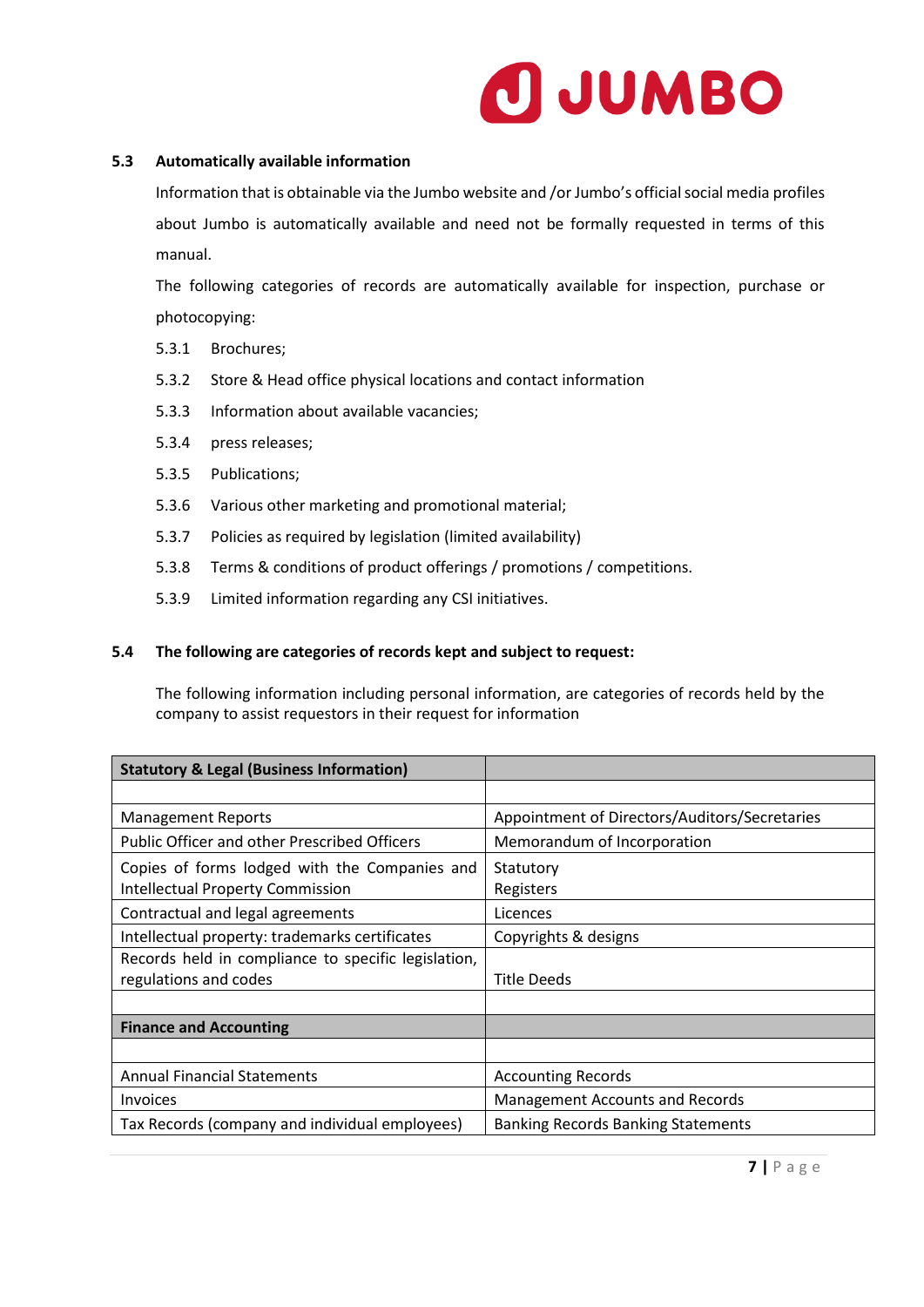

| Insurance (policies, coverage, limits, claim records & |                                                           |
|--------------------------------------------------------|-----------------------------------------------------------|
| insurers)                                              | <b>Budgets</b>                                            |
| <b>Purchase and Order Records</b>                      | <b>Financial Policies and Procedure</b>                   |
| <b>Statutory Returns Records</b>                       | <b>Risk Management Records</b>                            |
| Internal & External Audit reports                      | <b>Financial Transactions</b>                             |
|                                                        |                                                           |
| <b>Human Resources</b>                                 |                                                           |
|                                                        |                                                           |
| <b>Employment Contracts</b>                            | Remuneration and benefits records                         |
| <b>Medical Aid Records</b>                             | Pension & Provident Fund Record                           |
| Leave Record                                           | IR, Disciplinary Records & Procedures                     |
| HR policies & procedures                               | Code of conduct                                           |
| <b>Employee Attendance registers</b>                   | <b>Employment termination records</b>                     |
| Employee personal details or personal information      | Background Check (criminal records, credit checks)        |
| <b>Employment Equity Plan &amp; Reports</b>            | Skills development Plans & Report                         |
| CCMA records including arbitration awards              | <b>Training Records and Manuals</b>                       |
|                                                        |                                                           |
| <b>Information Technology</b>                          |                                                           |
|                                                        |                                                           |
| <b>Business and data information</b>                   | Domain name registrations                                 |
| IT technology capabilities in terms of operating       |                                                           |
| systems                                                | Software license agreements                               |
| <b>IT Policies and Procedures</b>                      | Asset Registers - IT related hardware and software        |
| <b>Security Certifications</b>                         | User Manuals, Configuration Setups                        |
| <b>Network Diagrams</b>                                |                                                           |
|                                                        |                                                           |
| <b>Sales &amp; Marketing</b>                           |                                                           |
|                                                        |                                                           |
| <b>Customer Records</b>                                | Statements of account                                     |
| Marketing and advertising records                      | Competition records                                       |
| <b>Historical Records of Promotions</b>                | Information on Promotions, Products and Suppliers         |
|                                                        |                                                           |
| <b>Buying / Procurement</b>                            |                                                           |
|                                                        |                                                           |
| Records of the cost of goods acquired for resale and   |                                                           |
| their selling price                                    | <b>Product Sales Records/ Statistics</b>                  |
| <b>Pricing Information</b>                             | Quality testing procedures and records                    |
| Terms and conditions for dealing with suppliers and    | Supplier<br>Transactional<br>records<br>supporting<br>and |
| buying agents                                          | information                                               |
|                                                        |                                                           |
| <b>Logistics &amp; Warehousing</b>                     |                                                           |
|                                                        |                                                           |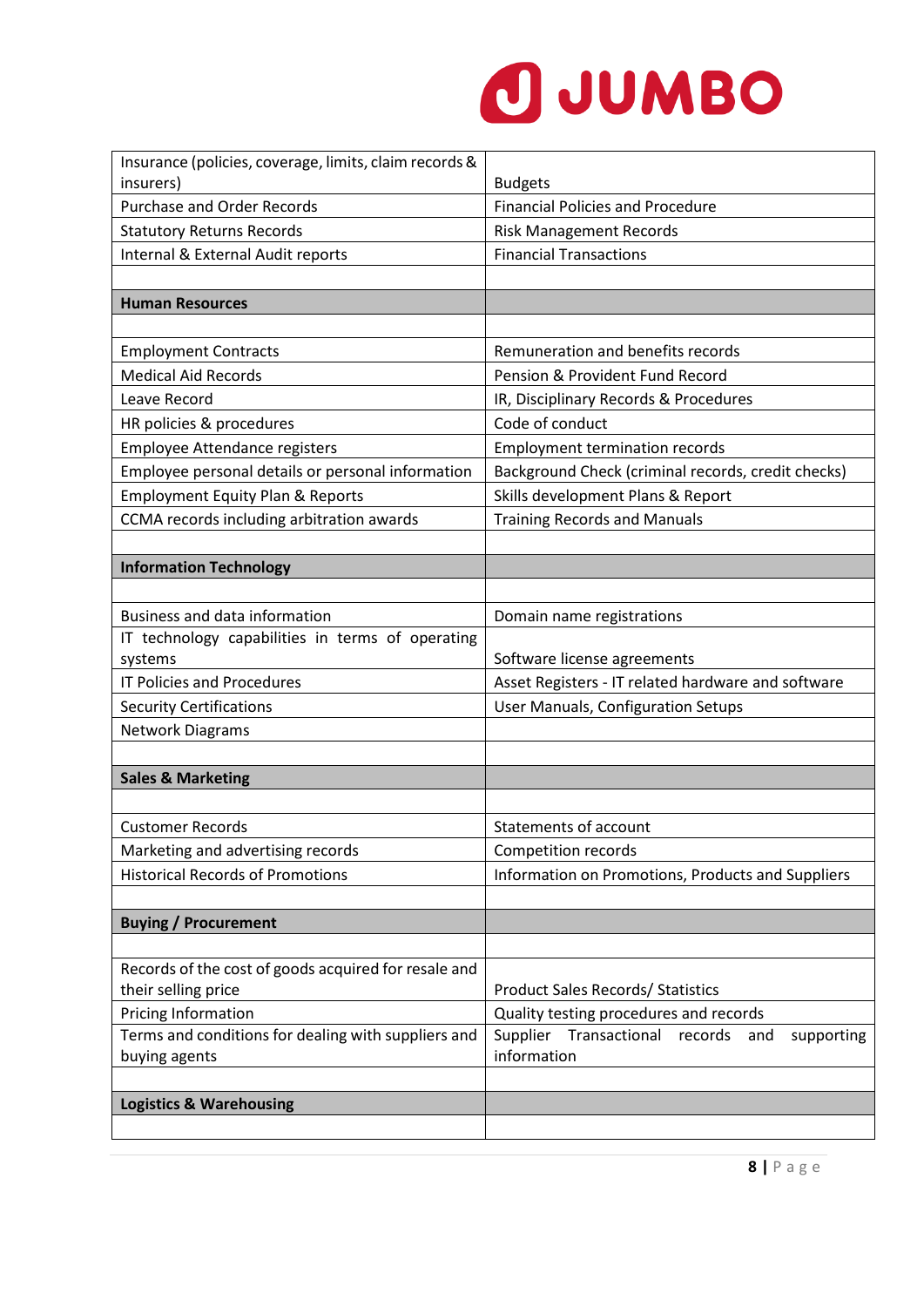

| Information Relating to Freight Agents | <b>Delivery Plans</b>          |
|----------------------------------------|--------------------------------|
| Inventory                              | <b>Policies and Procedures</b> |
| Fleet management information           |                                |
|                                        |                                |
| <b>Fixed Property and Fixed Assets</b> |                                |
|                                        |                                |
| Fixed assets register                  | Property lease agreements      |
| Property Plans & sizes m2              | Financial lease agreements     |
|                                        |                                |
| <b>Operational information</b>         |                                |
|                                        |                                |

This information can be defined as information needed in the day-to-day running of the organization. (Examples of such information are; internal telephone lists, address lists, company policies, company procedures, human resource manual, administration manual, industry related statistical data, management information reports.

Note that the accessibility of the records may be subject to the grounds of refusal set out in this manual. Amongst others, records deemed confidential on the part of a third party, will necessitate permission from the third party concerned, in addition to the normal requirements, before Jumbo will consider access.

#### **6. FORM OF REQUEST (Section 51 (1) (e))**

To facilitate the processing of your request, kindly:

- 6.1 For more information, visit our website [www.jumboclothing.co.za](http://www.jumboclothing.co.za/) and click on the link where you can get access to our information officer ; or
- 6.2 Use the prescribed form, available on the website of the **SOUTH AFRICAN HUMAN RIGHTS COMMISSION** a[t www.sahrc.org.za.](http://www.sahrc.org.za/)
- 6.3 Address your request to the Head of the Company (CEO).
- 6.4 Provide sufficient details to enable the COMPANY to identify:
	- (a) The record(s) requested;
	- (b) The requester (and if an agent is lodging the request, proof of capacity);
	- (c) The form of access required;
	- (d) (i) The postal address or fax number of the requester in the Republic;

(ii) If the requester wishes to be informed of the decision in any manner (in addition to written) the manner and particulars thereof;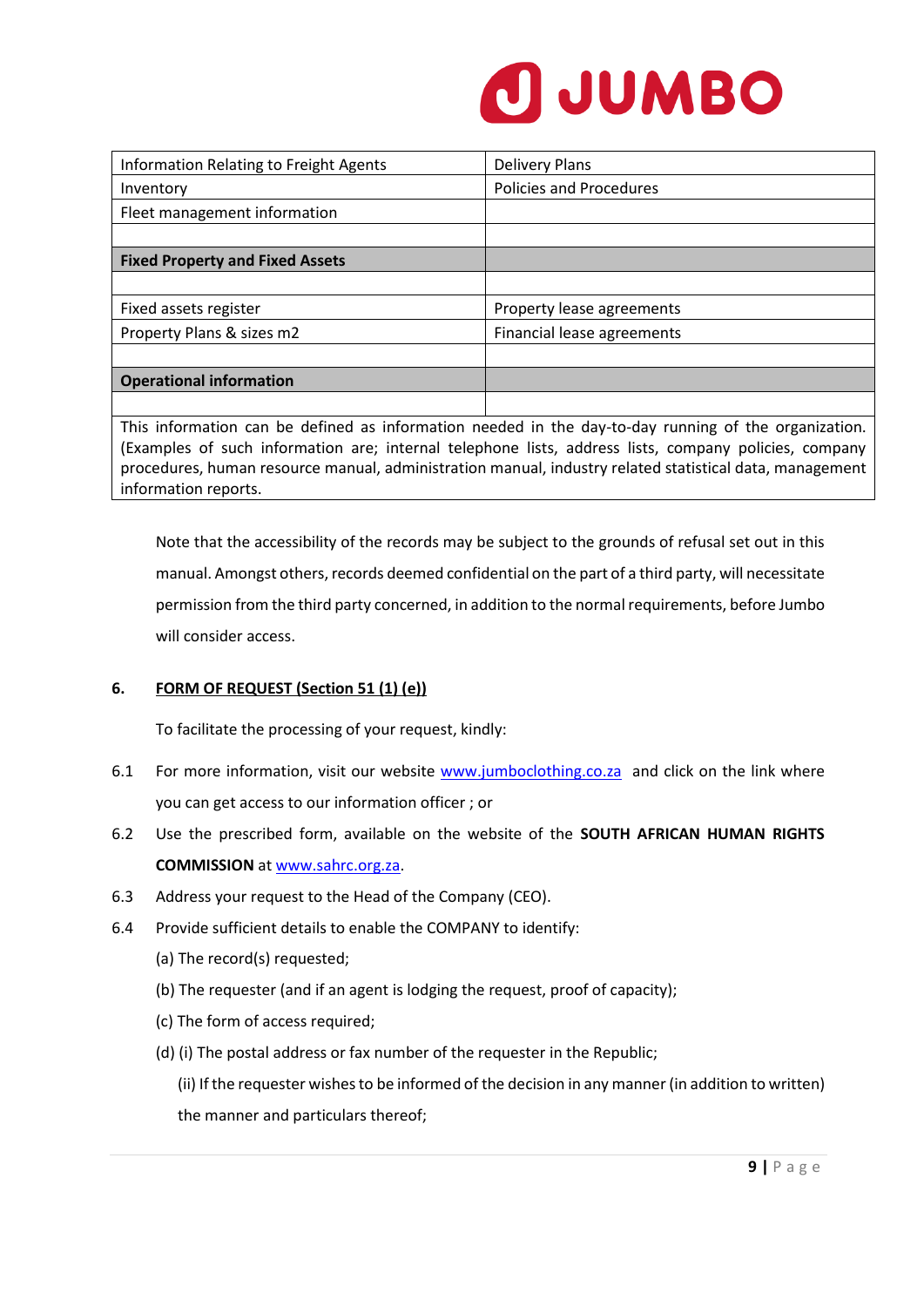

(e) The right which the requester is seeking to exercise or protect with an explanation of the reason the record is required to exercise or protect the right.

#### **7. ACCESS: PROCEDURE, AVAILABILITY AND FEES**

#### **7.1 How to Request a Record (Section 53)**

- $\triangleright$  Requests for access to Records must be made to the Information Officer in the prescribed form, Annexure 1 at the address, fax number or electronic mail address referred to in 1 above. Failure to make use of the prescribed form could result in your Request being refused or delayed.
- $\triangleright$  A Request for access to a Record must be accompanied by payment of an initial nonrefundable Request fee of R57.00 (inclusive of VAT). This fee is not applicable to personal Requests, i.e. individual seeking access to Records pertaining him/herself.
- $\triangleright$  The Requestor must provide enough detail on the Request form to enable the Information Officer to clearly identify the Record as well as the Requestor's identify, which is to be accompanied by positive proof of identification.
- $\triangleright$  The Requestor must indicate which form of access is required and if he/she wishes to be informed on the decision on the Request in any other manner, to state the necessary to be so informed.
- $\triangleright$  Access is not automatic. The Requestor must therefore identify the right he/she is seeking to exercise or protect and provide an explanation as to why the requested Record is required for the exercise or protection of that right.
- $\triangleright$  If a Request is made on behalf of a person, the Requestor must then submit proof, to the satisfaction of the Information Officer, of his/her authority to make the Request. Failure to do so will result in the Request being rejected.

#### **7.2 Grounds for refusal of access to records**

Access to certain records may be or must be denied on the grounds set out in the Act. This includes:

- ➢ Mandatory protection of privacy of a third party who is a natural person;
- $\triangleright$  Mandatory protection of commercial information of third party;
- ➢ Mandatory protection of certain confidential information of third party;
- ➢ Mandatory protection of safety of individuals, and protection of property;
- $\triangleright$  Mandatory protection of records privileged from production in legal proceedings;